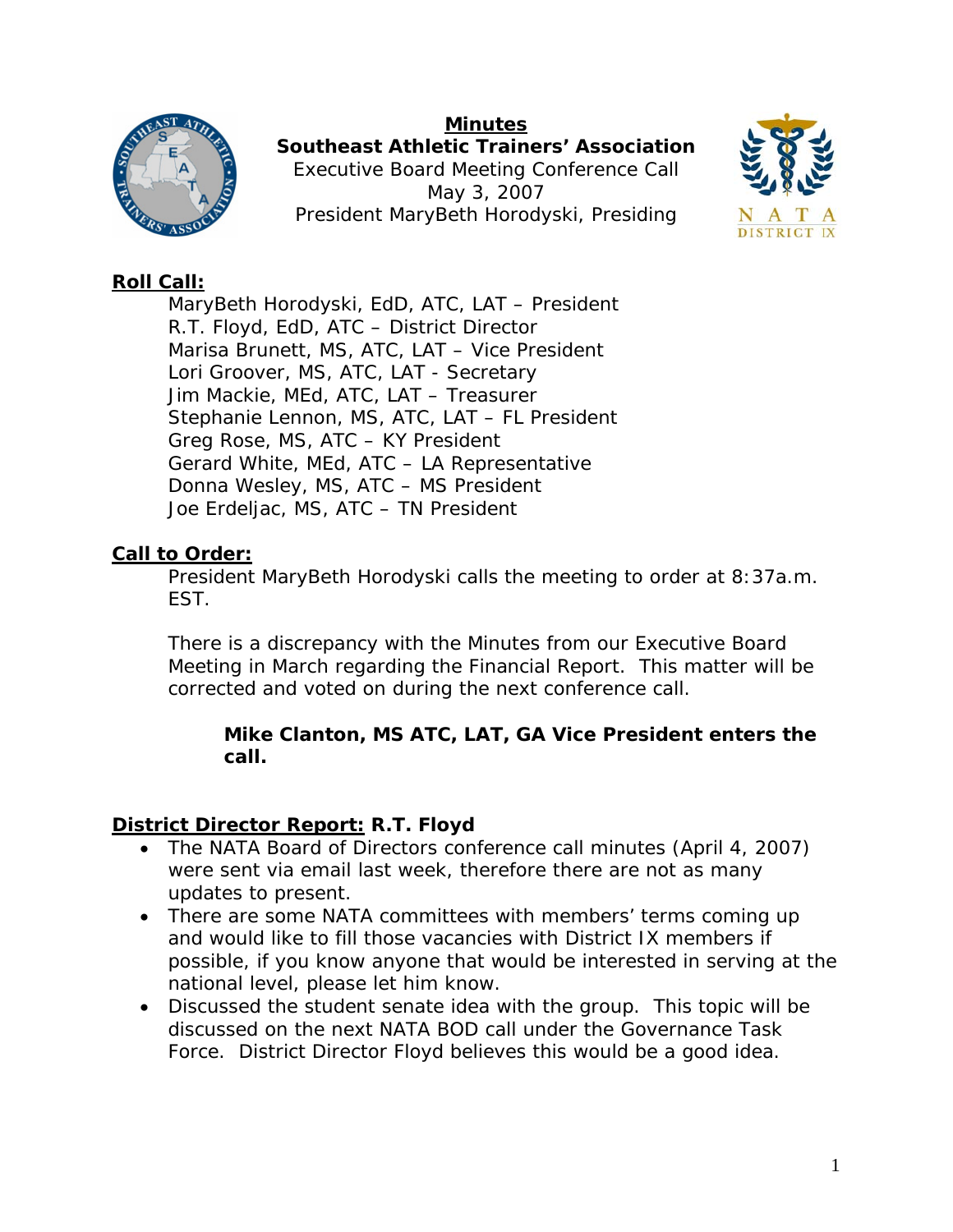### **President Report: MaryBeth Horodyski**

- Would like to commend the SEATA Executive Board Members for their efforts at the March Annual Meeting. Thank you to everyone for his or her efforts.
- Reminder to everyone to get their information in regarding the Strategic Plan, we must continue working on this project.

### **Vice President Report: Marisa Brunett**

- Hotel Bill has been paid; everything went smoothly at the end of our Annual Members Meeting.
- Signed and delivered the Hotel Contract for 2008: February 28- March 2, 2008 at the Marriott in Cool Springs, Tennessee. SEATA Executive Board will not need to go in a day early.
- There are some minor changes in the set up for next year, mainly regarding the registration area, but we are aware and it will not be a problem.
- Conference Direct contact has been asked to begin searching throughout the district for various sites and dates regarding future meetings.

# **Treasurer Report: Jim Mackie**

- Bills have been paid and we are up to date.
- Investment has increased \$25000 since March Annual Members Meeting. Finance Committee is continuing to work on suggestions and improvements.
- Report for SEATA Members Dues allocation checks will be going out in a few weeks.
- Questions were asked concerning the GAC Money at the Annual Members Meeting; Jim Mackie said he is still working on this.

# **Administrative: MaryBeth Horodyski**

- SEATA Executive Board Meeting will be June 28, 3:30-5:00 in the Redondo Room of the Hilton Hotel.
- SEATA District Meeting is June 27, 11:00-12:00.

# **SEATA Research and Education Committee: MaryBeth Horodyski**

• Monique Mokha is leaving this committee. President Horodyski would like to make a recommendation to the SEATA Executive Board to fill that position with Marisa Colston, TN. Marisa Colston has served on this committee in the past. Would like to request approval for her to serve again on the SEATA Research and Education Committee, as co-chair with Carl Mattacola.

# **Approved: 6-0-0-1 (AL Absent)**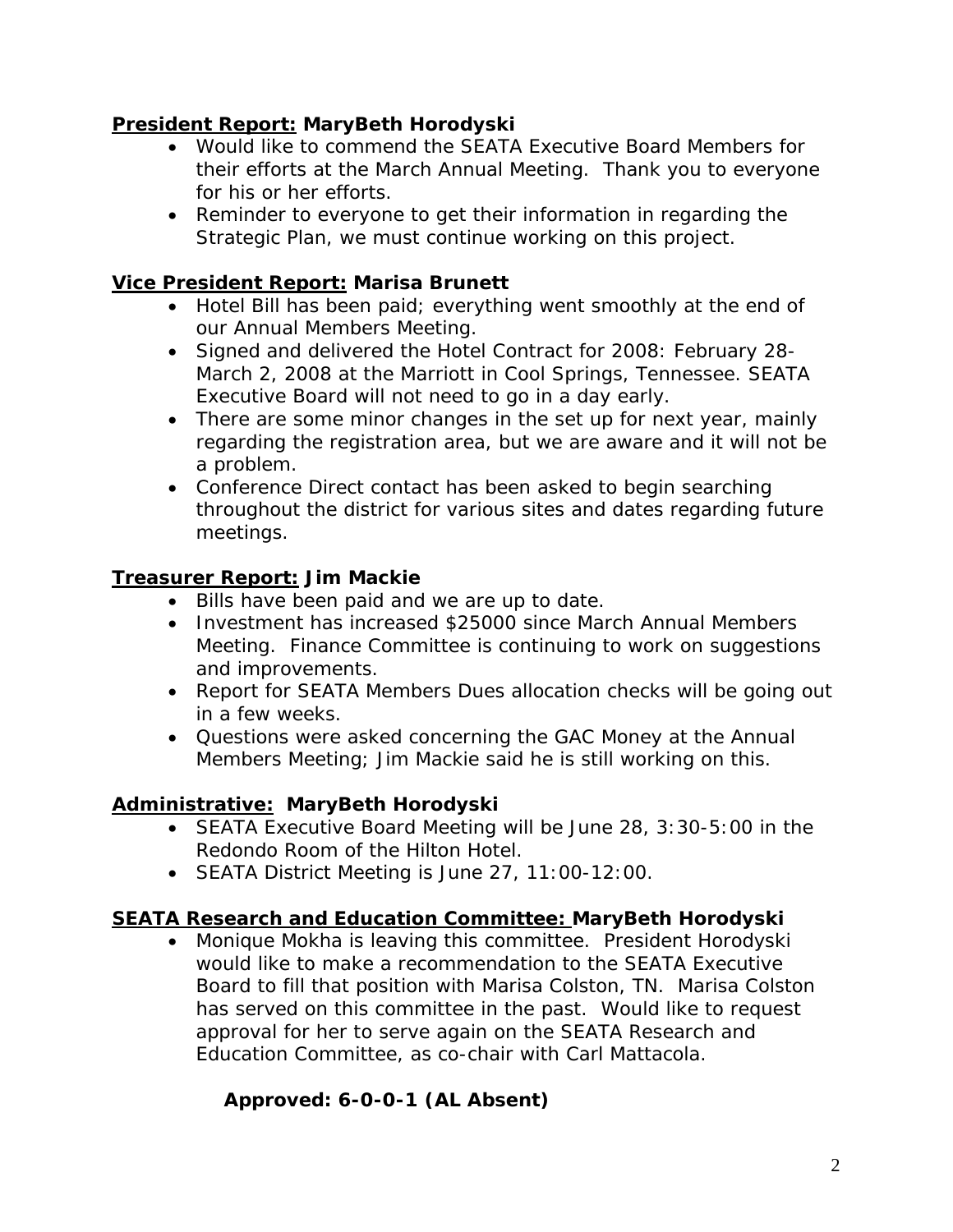• President Horodyski will get in touch with Marisa Colston, as well as the others who were put before the Board for that position.

# **Committee Chair/Member Appointments: Stephanie Lennon (FL)**

- Discussion was put forth regarding Committee Chairs and members need to be reminded that new appointments must first be approved by the SEATA Executive Board. Members can submit names to the Board, but the Executive Board is responsible for approving members, not outgoing members or Committee Chairs.
- Decision was made that President Horodyski would send out an email to the Committee Chairs reminding them of this information.

### *Heloise Jones, MS, ATC, LAT, Alabama President enters the call.*

### **Strategic Plan: Joe Erdeljac (TN)**

- Has inserted all the changes he has received regarding the SEATA Strategic Plan. He does not believe he has received everyone's information. Has sent all information to President Horodyski and is waiting on her response to make official corrections.
- President Horodyski implemented a deadline of May 15 for everyone to have his or her completed information to Joe Erdeljac so the SEATA Executive Board can review information and discussion can be in detail on our next conference call with the hope for a vote at our June Executive Board meeting.

### **Policy and Procedure Manual: MaryBeth Horodyski/Nick Pappas**

- President Horodyski has not heard from Nick today, she is unsure of where we are on this matter. Please send your information to Nick Pappas and President Horodyski.
- Please send an email to Nick Pappas and President Horodyski stating whether you sent your information or not.

### **Career Starter Dues: R.T. Floyd**

- Update from the NATA, 6 Districts have approved the Career Starter Dues thus far, thus although District IX did not approve, it is expected to pass when the NATA BOD votes in August.
- District Director Floyd did pass on the concerns from the SEATA Executive Board and has not heard of any other districts having problems.
- NATA President Kimmel is concerned with the States having trouble regarding their By-laws and has offered NATA Legal Counsel to help any state.